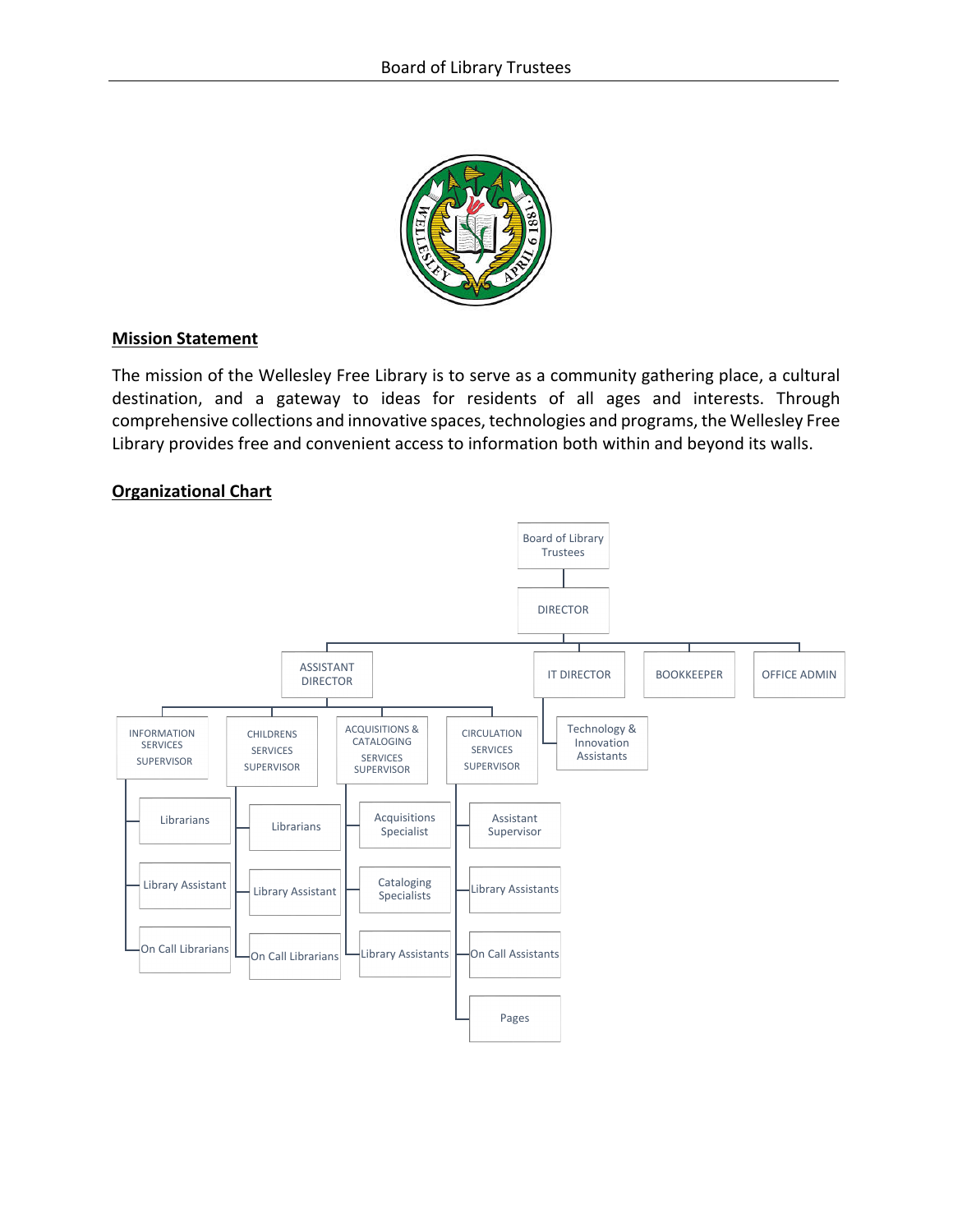# **Board of Library Trustees**

The Board of Library Trustees is responsible for overseeing the management of the Wellesley Free Library (WFL), which includes the Main Library at 530 Washington Street, the Wellesley Hills Branch at 210 Washington Street and the Fells Branch at 308 Weston Road. In addition, the library hosts a very robust website that can be considered a "virtual branch."

# **Department Description**

The Wellesley Free Library (WFL) circulated 511,552 items in FY21. Over 4,000 patrons of all ages attended 312 live and virtual library programs with recorded programs capturing another 15,565 views within 7 days of launching. Almost 50 volunteers donated over 3,000 hours of service to the library. The Covid-19 pandemic affected the FY21 library statistics, as all library buildings were closed from March 15 through August 2, 2020. The Main Library opened to the public on August 3, 2020 and was closed for renovation and roof replacement in April 2021 while a temporary Main Library at 30 Central Street opened in May 2021. The Hills and Fells did not open until April 2021 and the Commonwealth did not lift pandemic capacity restrictions until May 29, 2021. While the building was closed, librarians provided both virtual and curbside library service. A "Holds Express" program was instituted to provide patrons with access to materials. In addition to offering print and non-print materials (DVDs, CDs, audio books, Library of Things), the WFL offers access to databases, e-books, digital magazines, and downloadable audio. During the pandemic, patrons took full advantage of the library website which provides extensive online access to library materials and services.

The FY23 priorities for the WFL arise from the 2019-2023 Library Strategic Plan (which can be found on the WFL website). The primary goals this year are to adjust to changes in service after the renovation and as a result of the ongoing Covid pandemic and expand offerings to meet the evolving needs of residents. The WFL will continue to pursue IT advancements, including its new meeting room online reservation system and Office 365 integration, as well as strive to meet the growing technology needs of patrons and staff.

The WFL is a part of three information technology networks: the Minuteman Library Network, a wide area network consisting of 41 libraries in 60 locations; the WFL local area network (LAN) which enables file and print sharing for staff, internet connectivity and printing for wireless users; and the town network (2 computers within WFL) which allows the library department to access MUNIS, Wellesley's integrated financial software package.

## **Tax Impact Budget**

The WFL operating budget meets the 2.75% guideline established by the Select Board for FY23. The Staff Association is receiving the 2% increase specified in its three-year contract, settled in March 2020. The tax-impact WFL budget, which accounts for approximately 80% of the total annual library operating budget, provides funding for all core services, including staffing, materials, and technology. Enhancements to the library – such as the English as a Second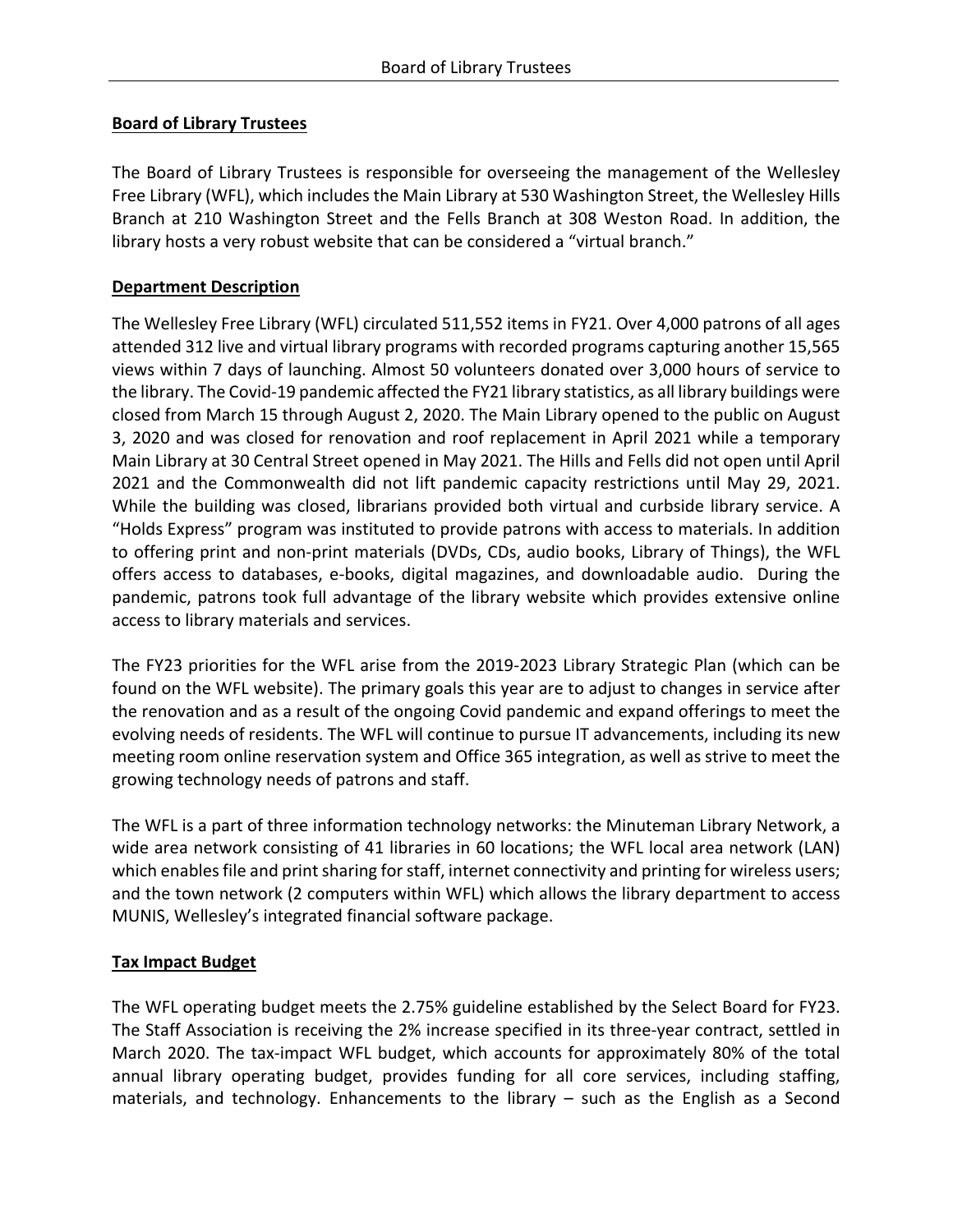Language (ESL) program, educational and cultural events, museum passes, collection additions (e.g., Overdrive Advantage<sup>1</sup>, specialty items like the Short Story Dispenser), outreach to schools, technology and innovation initiatives like programmable robots – are funded outside of the taximpact budget, primarily through the Wellesley Free Library Foundation and the Friends of the Wellesley Free Library.

The WFL collects fees for lost and damaged materials and late fines for overdue materials. Monies received from late fines (\$5,839 in FY21) go directly to the Town's General Fund, rather than the WFL. In FY21, the WFL also turned back \$130,571 from its operating budget to the General Fund, largely because of retirements and reduced hiring during Covid.

The FY23 level-funded operating budget includes no new benefited positions and no budgeted overtime. The increase in personal services reflects the FY23 pay scale; the known step increases and longevity for union staff (including part-time steps gained for each 1,820 hours of work); and HR-compliant guideline increases for the four non-union administrative and management staff. Also included are shift differentials for employees working after 5 pm and on weekends per current contractual obligations. As recommended by the Human Resources Board, the WFL's FY23 budget includes a 2.75% increase for all 40 Series employees and a 2.5% increase for all 50 and 60 Series employees. There are 27.7 benefitted FTE and 10.0 non-benefited FTE library employees in FY23 with no increase over FY22, though some staff hours have been reallocated among the various library departments to improve overall productivity. In FY23, the Library has been able to meet guidelines because of library staff turnover, resulting in new workers being hired at lower starting salaries than the more senior employees they are replacing.

Personal services comprise 77% of the FY21 tax-impact library budget while the remaining 23% is allocated for expenses. The Materials Expenditure Requirement is a state stipulation for library certification which necessitates that 13% of the total tax-impact library budget (including the FMD portion) be spent on library materials.<sup>[2](#page-2-1)</sup> The state requirement ensures that all cities and towns fund their libraries at a minimum level and prevents municipalities underfunding their own libraries to take advantage of their neighbors' services. In FY23, Wellesley's 13% materials budget is \$437,419, which is 65.1% of the library operating expense budget and an increase of \$11,674 (2.7%) over FY22[3](#page-2-2).

<span id="page-2-0"></span> $1$  Overdrive Advantage adds more copies of popular titles to the basic (tax-funded) Overdrive plan, decreasing wait times for e-books and audiobooks.

<span id="page-2-1"></span> $<sup>2</sup>$  Note that the 13% materials requirement means that every dollar added to the budget requires an</sup> additional 13/87 = \$0.15 appropriation to be spent on materials. This includes all FMD costs (salaries and expenses) spent on behalf of the library.

<span id="page-2-2"></span><sup>&</sup>lt;sup>3</sup> Based on recommendations by the State Aid Review Committee, the Massachusetts Board of Library Commissioners has approved changes which eliminate municipally authorized revolving funds from the MAR calculation starting in FY19.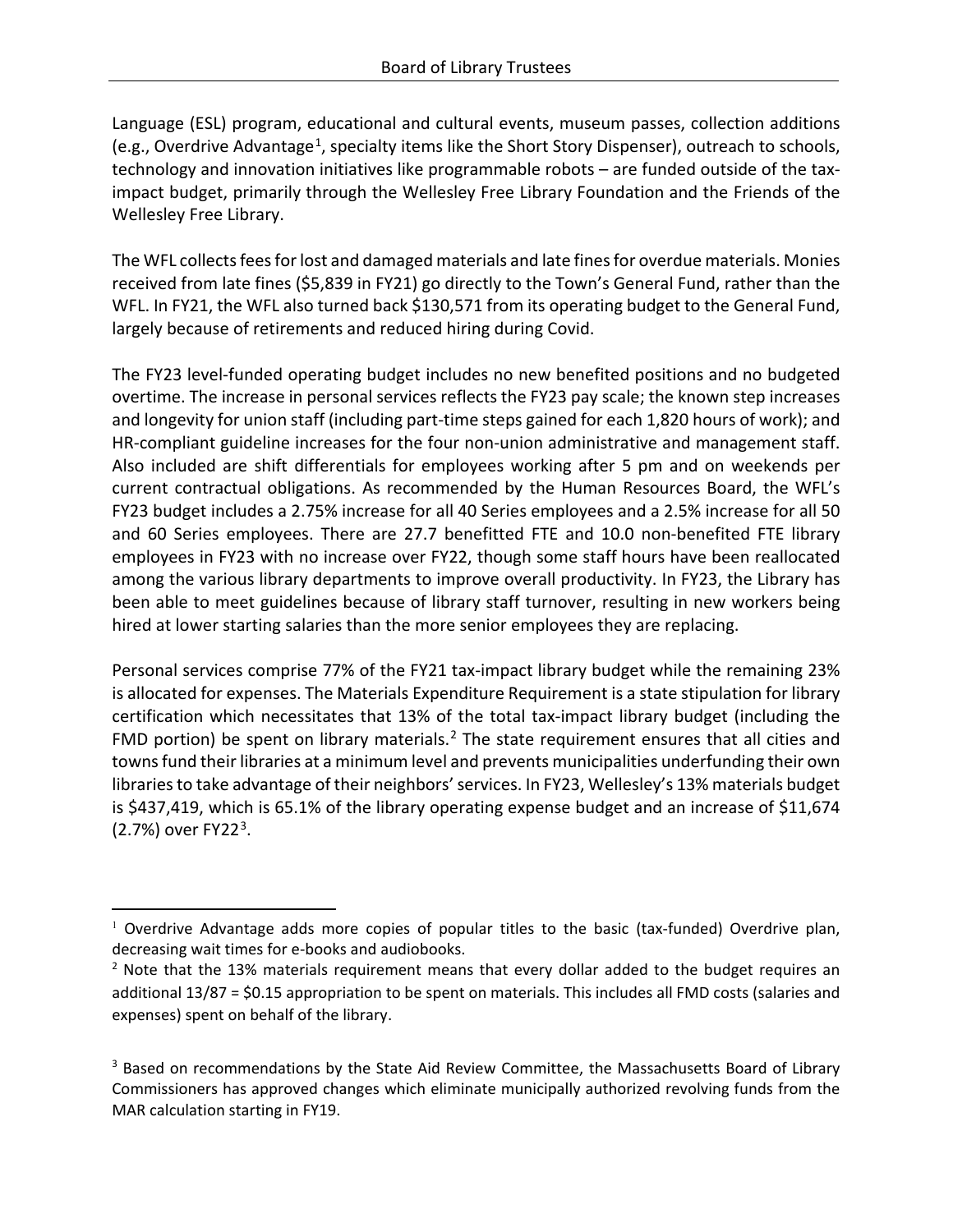The IT expense budget, comprising 25.1% of library expenses, is the other significant driver of non-personal services, with an increase of \$9,682 (6.1%) over FY22. The largest component of the IT expense budget is the \$82,969 (12.4%) which covers Wellesley's membership in the Minuteman Library Network. IT expenses also include the local PC-based software as well as cloud-based and subscription services but not physical hardware like PCs, iMacs and servers which are included in the cash capital budget.

Service contracts and non-capital hardware and software expenses account for the most significant increases in the FY23 IT budget. The service contract for maintenance of the library's self-check machines, credit card terminals, and RFID gates will no longer include discounts and prorated amounts applied by the vendor in prior years. Replacement of aging RFID equipment and barcode scanners not covered by service contracts are also projected to increase expenditures.

Administration expense increases include an additional \$1,419 for library supplies. Typically, copier supplies and service contracts are funded by the Library Copier Fees Revolving Fund, but this fund was depleted during the pandemic. An additional \$1,000 has been included for staff training and consultants, balanced by a decrease in \$1,000 in vehicle maintenance costs which are expected to be unnecessary with the purchase of an electric replacement van in FY23.

# **FY23 Goals**

Goal A is to continue to meet all state requirements including 13% materials expenditures

Goal B is to maintain library services within budgetary limitations

Goal C is to optimize operations for renovated facilities

Goal D is to train and integrate new senior staff into library operations